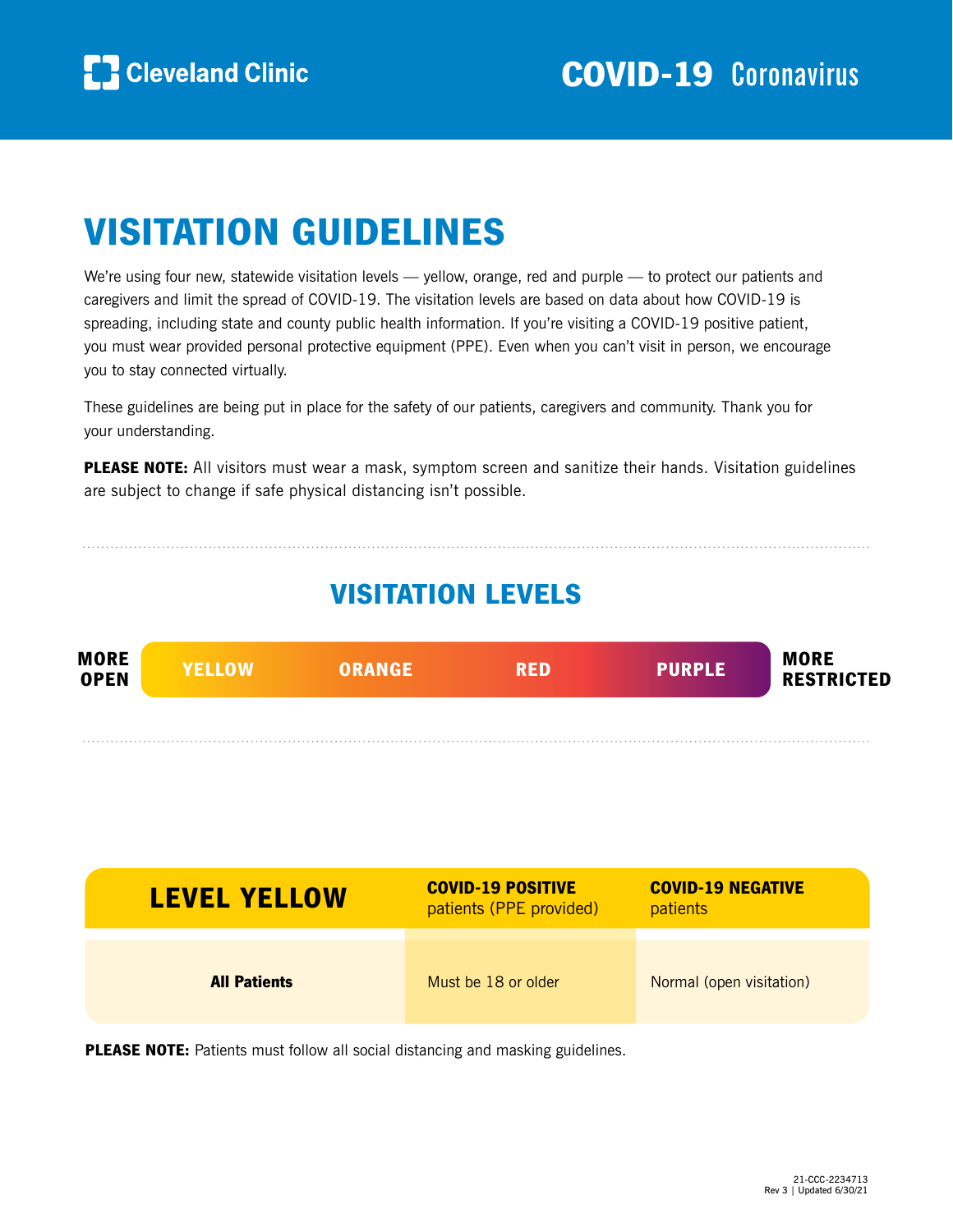

|                           | <b>LEVEL ORANGE</b>                                                | <b>COVID-19 POSITIVE</b><br>patients (PPE provided) | <b>COVID-19 NEGATIVE</b><br>patients |  |  |
|---------------------------|--------------------------------------------------------------------|-----------------------------------------------------|--------------------------------------|--|--|
|                           | <b>ADULT PATIENTS</b>                                              |                                                     |                                      |  |  |
|                           | <b>Hospitalized patients</b>                                       | Two visitors per day.                               | Two visitors per day.                |  |  |
| <u>ee e c</u><br>Θı       | <b>Appointments</b><br>and procedures<br>(without a hospital stay) | Two visitors per day.                               | Two visitors per day.                |  |  |
|                           | <b>Emergency department</b>                                        | Two visitors per day.                               | Two visitors per day.                |  |  |
|                           | <b>Prenatal appointments</b>                                       | Two visitors per day.                               | Two visitors per day.                |  |  |
|                           | <b>Labor and delivery</b>                                          | Two visitors during labor.                          | Two visitors per day.                |  |  |
| <b>PEDIATRIC PATIENTS</b> |                                                                    |                                                     |                                      |  |  |
|                           | <b>Appointments, procedures</b><br>and hospitalizations            | Two parents or guardians.                           | Two parents or guardians.            |  |  |
|                           | <b>Emergency department</b>                                        | Two parents or guardians.                           | Two parents or guardians.            |  |  |

PLEASE NOTE: All visitors must wear a mask, symptom screen and sanitize their hands. Visitation guidelines are subject to change if safe physical distancing isn't possible.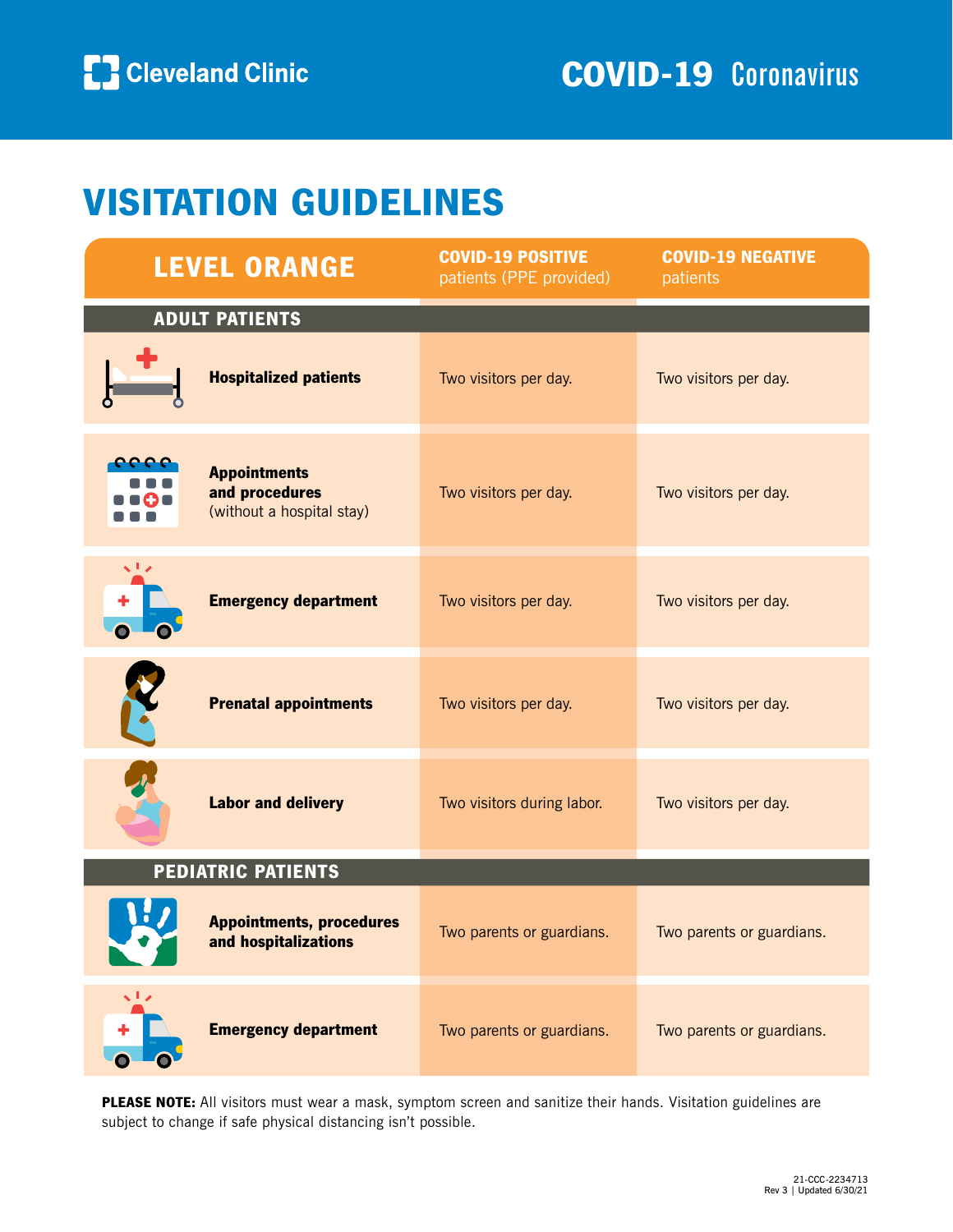

|                           | <b>LEVEL RED</b>                                                   | <b>COVID-19 POSITIVE</b><br>patients (PPE provided) | <b>COVID-19 NEGATIVE</b><br>patients                                                                                                                               |  |  |
|---------------------------|--------------------------------------------------------------------|-----------------------------------------------------|--------------------------------------------------------------------------------------------------------------------------------------------------------------------|--|--|
| <b>ADULT PATIENTS</b>     |                                                                    |                                                     |                                                                                                                                                                    |  |  |
|                           | <b>Hospitalized patients</b>                                       | No visitors                                         | One designated visitor*                                                                                                                                            |  |  |
| eee o                     | <b>Appointments</b><br>and procedures<br>(without a hospital stay) | No visitors                                         | No visitors, unless:<br>• Special assistance** is required<br>• Patient will be under sedation<br>• Provider has asked the patient<br>to bring a responsible adult |  |  |
|                           | <b>Emergency department</b>                                        | No visitors                                         | One visitor                                                                                                                                                        |  |  |
|                           | <b>Prenatal appointments</b>                                       | No visitors                                         | One visitor during<br>fetal ultrasounds                                                                                                                            |  |  |
|                           | <b>Labor and delivery</b>                                          | One visitor during labor                            | One designated visitor*                                                                                                                                            |  |  |
| <b>PEDIATRIC PATIENTS</b> |                                                                    |                                                     |                                                                                                                                                                    |  |  |
|                           | <b>Appointments, procedures</b><br>and hospitalizations            | One parent or guardian                              | Two parents or guardians                                                                                                                                           |  |  |
|                           | <b>Emergency department</b>                                        | One parent or guardian                              | Two parents or guardians                                                                                                                                           |  |  |

PLEASE NOTE: A patient's care team may make compassionate exceptions, when appropriate.

\* Patients may choose one individual (18 or older) to be their designated visitor. That designated visitor may visit each day during the patient's hospital stay.

\*\* Special assistance is any circumstance where a patient's care team determines that a visitor is critical to physical or emotional care.